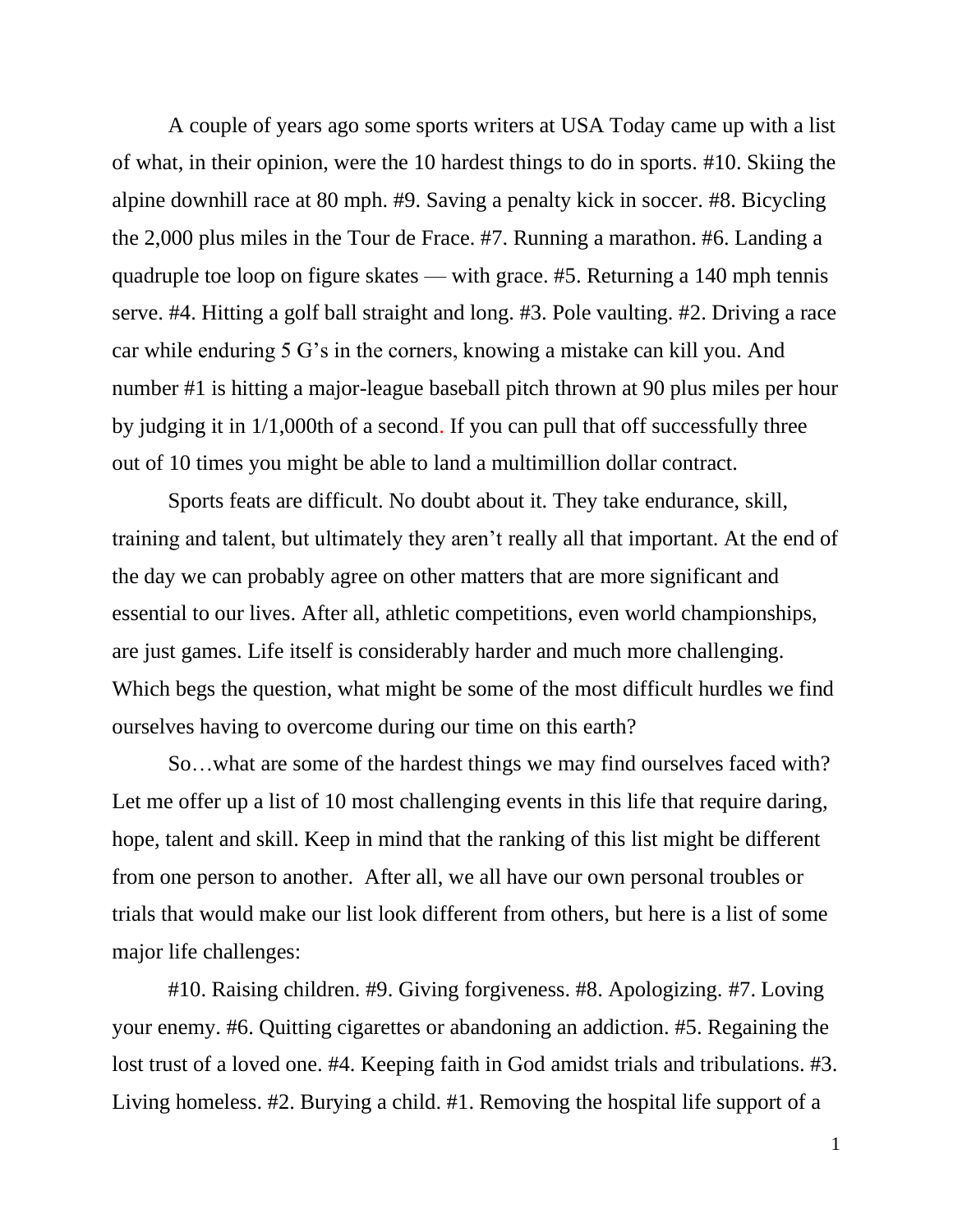friend or relative. This list makes the complicated tasks involved in driving a race car, pole vaulting, and hitting a baseball look easy.

This life list is a tough list, but that last one — making decisions about life or death — is one of the toughest. Even when all the medical facts are known and understood, after the prognosis is clear, even when the choice is obvious, it is a tremendously agonizing decision to make. I'm certain that none of us would ever want to be in a position of having to decide between life and death for someone we care about. Top world athletes, even on their hardest days, never make that kind of choice. Which may cause us to wonder, if making that kind of decision has ever been the job description of someone we know? Most likely it hasn't.

Of course, we are all more than well aware that it was in Pontius Pilate's job description. As Governor of the Province of Judea for Rome he was always making serious choices, yet at the same time he is, for us, a sort of everyman. He was troubled in difficult situations just as we are; when he tried to resist certain pressures, when he put forth the effort to listen to his spouse, as he struggled to have courage, to recognize goodness, and then make a decision. Apparently He did well for nearly 11 years until eventually the **Samaritan Uprising** in the year 36CE was his undoing. He made a wrong choice. The result? He was exiled to Gaul in shame and disgrace, where he committed suicide in 38CE.

Pilate was good at keeping the peace. But keeping the peace isn't always the same as doing what's right. Sometimes keeping the peace is just the opposite of doing what's right. Sometimes we choose not to apologize. Sometimes we choose not to forgive. Sometimes we discover that peace can cost us — at home, at work or even at play. Sometimes peace, as the world defines it, is the wrong choice. Sometimes it's better to take a risk. Sometimes we need to ski fast, cycle far, or take a flying leap down a hillside to do what is right; to do what we should.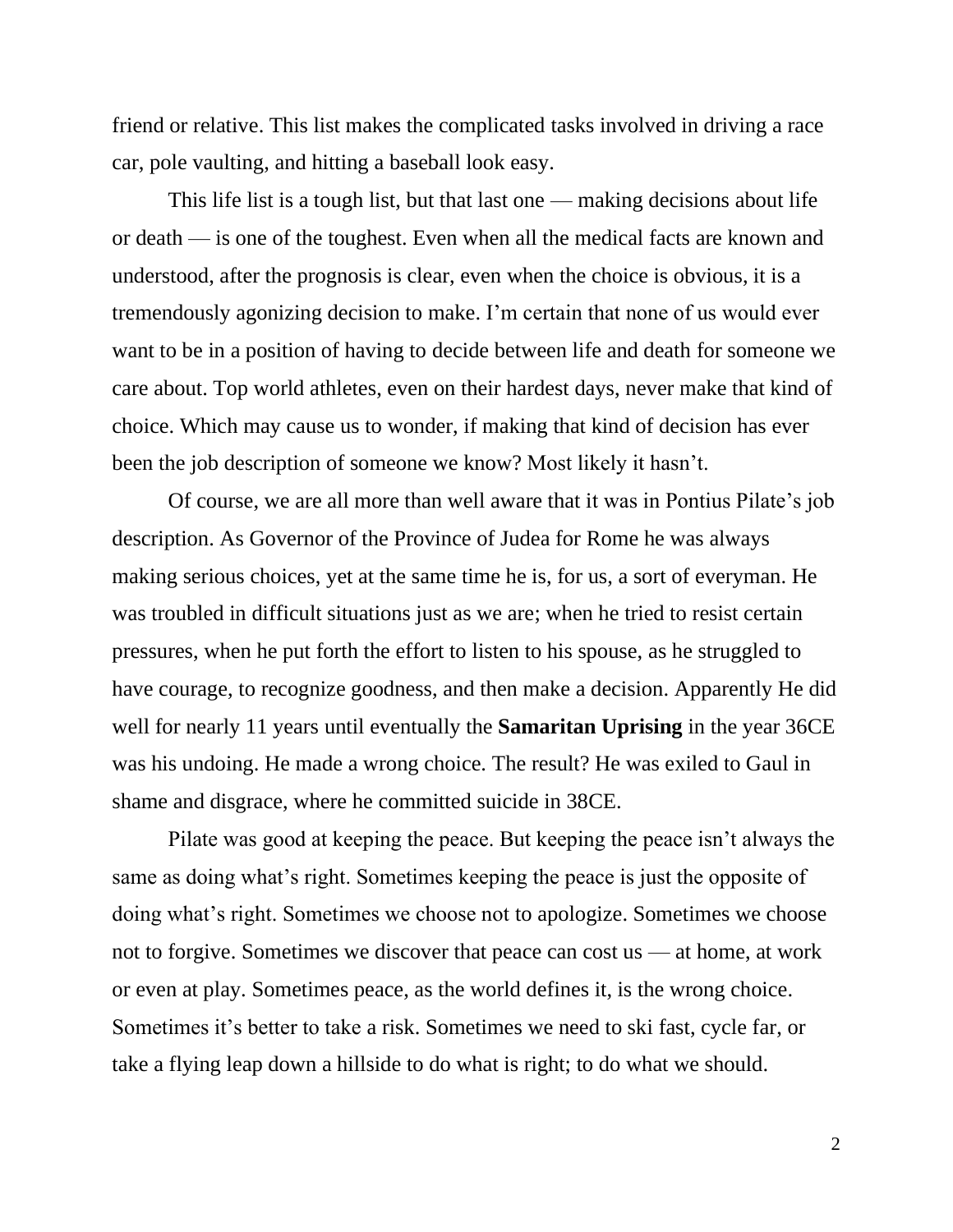Which begs the question, did Pilate lose sight of what was important? Do we? It was just another workday for Pilate when Jesus showed up. One can imagine Pilate dropping whatever he was doing, and then going to see this criminal who was brought before his court. It's just another day of the week to keep the peace and to keep his post. Just another life to judge. Ask questions, listen, weigh the evidence, then decide. Live or die.

The governor may have smirked at the irony of the circumstances — a captured, bound man accused of claiming kingship. A powerless peasant, really? An unarmed Jew from the underclass. Which leads Pilate to ask, "Are you a king?" It's a question he may not have been asking seriously. He probably did not take the matter of Christ's kingship as soberly as we do on Christ the King Sunday. More than likely it was a rather preposterous question in the eyes of a Roman official. Obviously, to Pilate, Jesus was not a king. He had no army. He had no city. He had no funding. No robes. No weapons. No crown. He had nothing. He was nothing.

Jesus responds to Pilate's question with an unexpected question of his own. This isn't all that surprising considering the fact that we too are often faced with unexpected questions in our lives when we are faced with having to make terrible or tricky choices. "Governor," says Jesus, "why do you ask your question? Do you think I am a king, or were you told I am a king?"

Pilate may have wondered, "is this man before me demonstrating stupidity, insolence, or strength?" But he plays the situation with humor and skill — it is, after all, just a game to him. With slight irritation and perhaps a smirk, he replies, "How should I know? Am I one of your people? Your people, your leaders, brought you here to me." Then getting to the serious point, he asks, "What have you done?" The expectation of the most powerful man in Judea, the representative of Emperor Tiberius, is that Jesus will answer directly. Unsurprisingly, Jesus does not! Instead he replies that he is a king, but from another world!.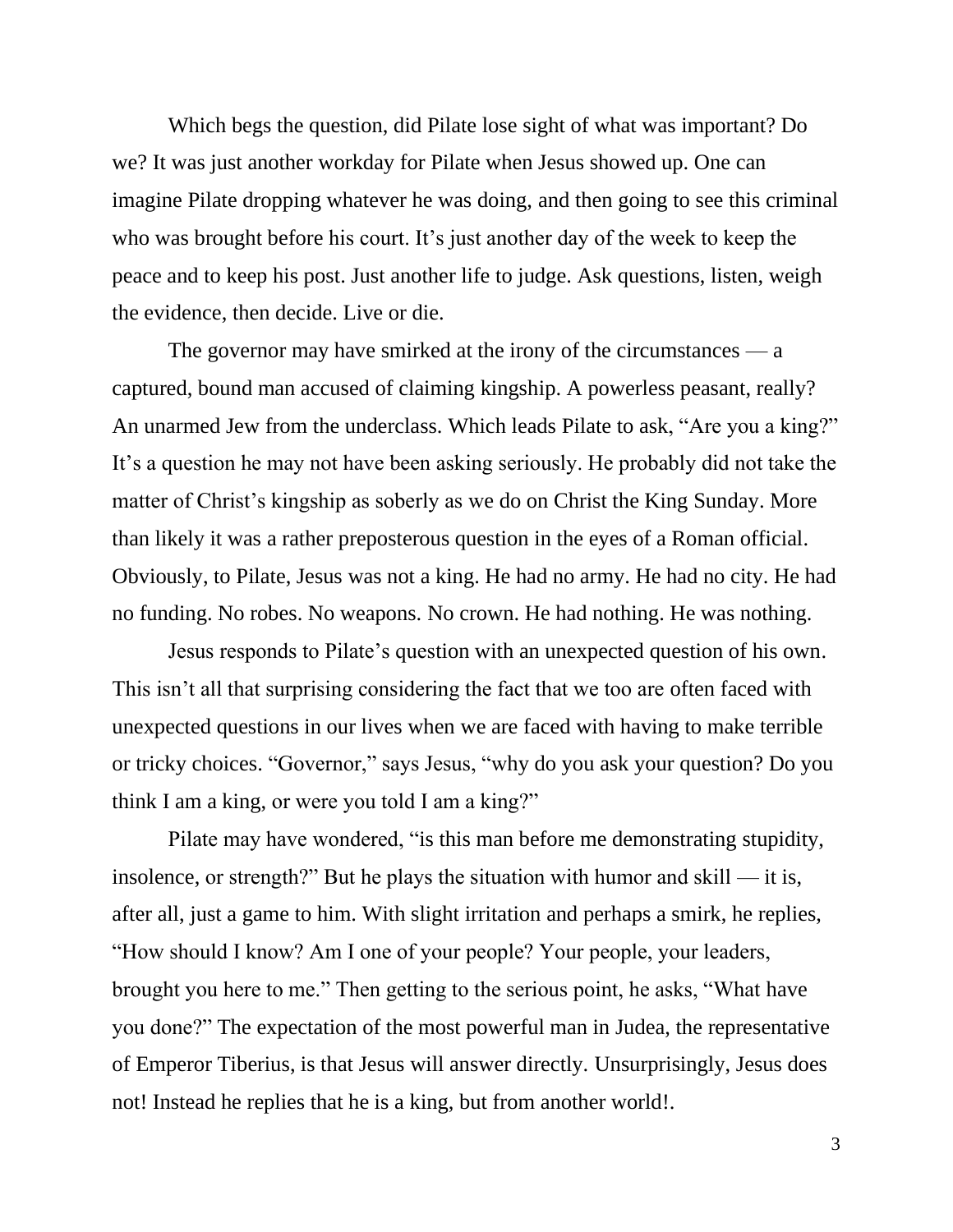Ahhhh. Another world. Hmmm. A game is afoot. This amusing man is harmless, and may not be right in the head. So Pilate displays some sportsmanship. Jesus is no threat. The peace is kept. There's no justification for killing him. It's an easy choice. But at the end of this little interview, Pilate rhetorically asks Jesus, "What is truth?"

What is truth? Truth for Pilate was being sensible and judicious under the circumstances. It's not a serious question. It's an unimportant and dismissive question. It's a games question. It's a sports question. It's a question like "Who's gonna' win the football game tonight? Or who's going to win the MVP award?"

But there is another answer, because there is such a thing as godly truth, as opposed to gaming truth. As it was, Pilate had godly truth standing there right in front of him, but he was so distracted by playing the game of keeping his post, and keeping the peace, that he missed it. He loses his footing, he drops the ball, he strikes out — because in making the wrong choice about Jesus, he loses power and he ultimately loses his life.

Jesus, the gospels tell us  $\frac{1}{10}$  is the way, the truth, and the life. That's the truth that Pilate has missed in his gamesmanship. It may be that we, too, miss this truth when we become so pressured by the difficult choices we are faced with in life that we forget, or never notice, that Christ is standing with us, beside us, and among us, as he told us he would. In life we are not abandoned. God is present with us always.

It's in the hard places in our lives that we must ask the tough questions while seeking godly truth. Then we should listen to the answers, weigh the evidence, judge and act — just like Pilate. Only let our choices be truth-seeking, not gameplaying. In the end, Pilate gave Jesus over to the whims of the furious rabble. He did the politically expedient thing. He kept the peace. Maybe he even prevented a riot. Who knows, but what we do know is he believed he had done the right thing.